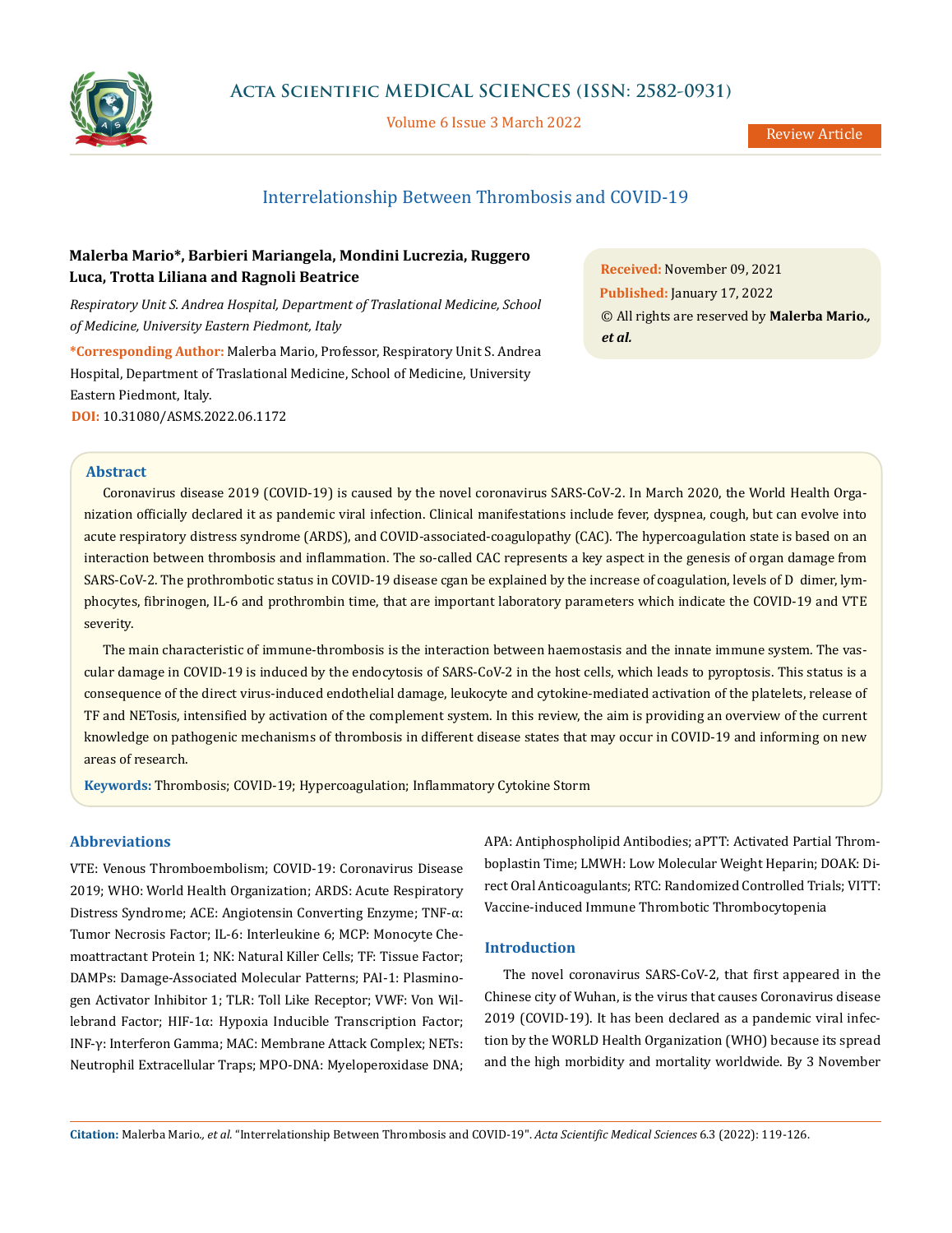2021, COVID-19 had caused 247.472.724 confirmed cases, including 5.012.337 deaths, reported to WHO [1].

SARS-CoV-2 can present with a range of manifestations including fever, coughing, muscle pain, fatigue and can evolve into hyperinflammation, pneumonia and acute respiratory distress syndrome (ARDS), and COVID-associated-coagulopathy [2]. Hypercoagulable state is strongly associated with coronavirus disease 2019 and may explain several disparate phenomena observed in some critical cases of COVID-19 disease; several mechanism are involved in this process such as inflammatory cytokine storm, platelet activation, endothelial dysfunction and stasis for a long time  $[3]$ . In patient who died from COVID-19 the micro thrombosis of alveolar capillary was nine times more prevalent than patient died from influenza and about 15.2% to 79% of patients with severe COVID-19 have shown thrombotic events  $[4]$ . Few studies, to date, have analysed the prevalence rate and risk factors of thrombotic complications in COVID-19.

The aim of this review is to provide an overview of the current knowledge on pathogenic mechanisms of thrombosis seen in related disease states that may occur in COVID-19 and potentially inform on new areas of research.

## **Risk factors**

The risk factors for conventional Venous thromboembolism (VTE) are well known, but their use in COVID-19 patients has not yet been validated. The most important intrinsic and extrinsic risk factors for COVID based on the current state of knowledge are summarized in figure 1.



The mortality linked to COVID-19 is associated with a number of underlying conditions such as increasing age, male sex, obesity, geographic region, multiple chronic comorbidities [5]. In particular, obesity seems to increase the risk of hospitalization and COVID-19 complications [6]. The association between COVID-19 outcomes and overweight/obesity has biological and physiological plausibility. Obesity is emerging as an important risk factor, especially in industrialized countries because it is now known that obese people have twice the risk of serious illness and a 50% higher risk of death [5].

The adipose tissue can serve as a potent inflammatory reservoir for the replication of SARS-Cov - 2 because ACE2 expression levels in adipose tissue is higher than that in lung tissue. People with more adipose tissue, translates into an increased number of ACE2 expressing cells, so that adipose tissue constitutes a reservoir for SARS-CoV-2 increasing the integral viral load [7].

In addition, obese people have low-grade inflammation, which is associated with high leptin levels with pro-inflammatory effects, low adiponectin levels with anti-inflammatory effects and a procoagulant status as well as cytokines and chemokines such as TNF-α, IL-6, and MCP-1 [8]. It has been calculated that one third of total circulating concentrations of IL-6 originate from adipose tissue [9]. The overexpressed pro-inflammatory cytokines in obesity are considered the link between obesity and inflammation.

In addition, obese patients have higher interleukin-6 (IL-6) and tumour necrosis factor-alpha (TNF-α) levels in the blood and the natural killer cells (NK) are polarized to non-cytotoxic NK cells. Many authors recommend to classify obese and severely obese patients as high-risk patients for COVID-19 disease. Both obesity and COVID-19 appear to share some common metabolic and inflammatory pathways [6].

#### **Pathogenesis**

Since the beginning of the pandemic a very high incidence of thrombo-embolic events (VTE) was observed. The hypercoagulation state, described in patients with COVID-19, caused by a deep and complex inflammatory response to the virus, based on an interaction between thrombosis and inflammation. D-dimer is often altered in hospitalized COVID-19 patients and it has been reported to be a negative prognostic factor associated with high mortality, even if it is not specific [10].

Haemostasis and the immune system complement each other to protect and limit the spread of the virus. Physiological immune-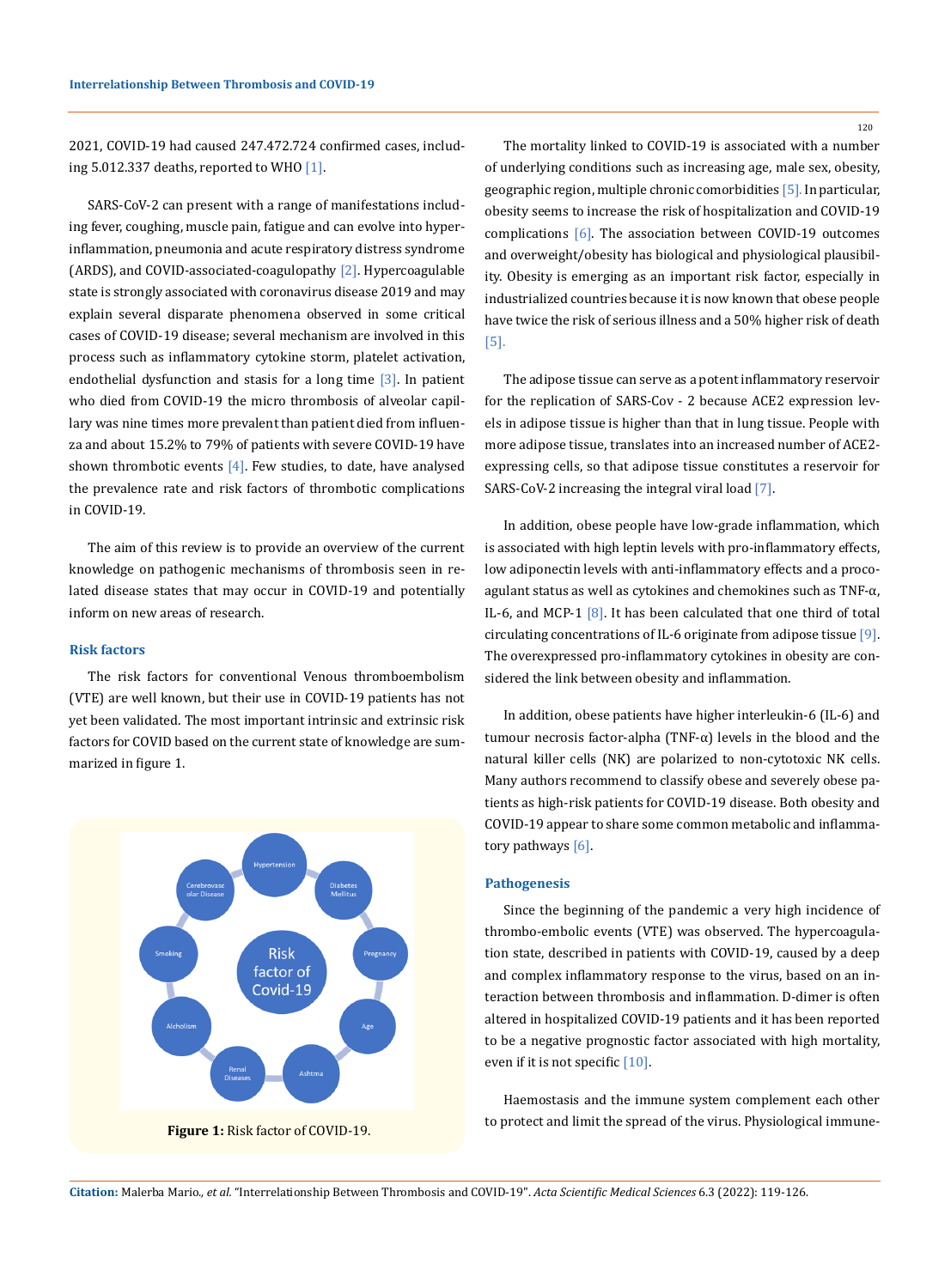thrombosis can lead to dysregulation, in that there is an excessive formation of immunologically mediated thrombi and spread, especially in the microcirculation.

In Covid-19 endothelial damage exposes the subendothelial matrix containing tissue factor (TF), their expression on macrophages and platelets could be induced by inflammatory cytokines [11,12].

Immuno-thrombosis appears to be involved in the pathological mechanism of SARS-CoV-2. The prothrombotic status is caused by the immune cell activation, excessive coagulation, and endothelial dysfunction  $[13]$ . The main characteristic of immune-thrombosis is the interaction between haemostasis and the innate immune system, especially between monocytes, macrophages and neutrophils. The vascular damage in COVID-19 is induced by the endocytosis of SARS-CoV-2 in the host cells, which leads to pyroptosis.

Pyroptosis is a proinflammatory form of programmed cell death. It ends with cell lysis and the release of various Damage-Associated Molecular Patterns (DAMPs) such as adenosine triphosphate (ATP), nucleic acids and inflammasomes  $[14]$ . Pyroptosis releases unencapsulated viral RNA and proteins that infect the surrounding cells and thus intensify the inflammatory environment.

#### **Serological markers**

The prothrombotic status in COVID-19 disease can be explained by the increased coagulation, decreased fibrinolysis and immunological effects; serum levels of D ‑ dimer, lymphocytes, fibrinogen, IL-6 and prothrombin time are important laboratory parameters which indicate the COVID-19 and VTE severity.

 In fact high D-dimer levels above 1.5 ng/ml (reference values up to 0.5 ng/ml) are a sign of coagulation and fibrinolysis activation and a good indicator for the identification of VTE high-risk populations [15-17].

High levels of D-dimer could indicate a severe inflammatory response associated with a secondary hypercoagulable state: it is also a marker of pulmonary fibrin deposition typical of several lung diseases, commonly seen in severe COVID-19. The D - dimer test can be also used as a highly sensitive test for the detection of active thrombotic processes, but with a low specificity  $[18]$ .

Moreover IL-6, a marker of hyperinflammatory reaction, can reach high serum levels in patients with severe COVID-19 disease. Many studies have shown an association between increased IL-6 levels and an increased risk of vascular thrombosis and VTE [19]: the combined test of D-dimer and IL-6 offers high sensitivity (up to 96.4%) and specificity (up to 93.3%), allowing an early prediction of the COVID-19 disease severity [20].

Other studies have shown that high IL-6 levels are present in many COVID-19 patients and there is a clear correlation with fibrinogen levels: this supports the theory of inflammatory thrombosis [21].

Moreover, whereas reduced fibrinolysis has been described in patients with COVID-19, the fibrinolytic plasminogen activator inhibitor 1 (PAI-1) is increased in COVID-19 [22].

#### **ACE2 regulation imbalance**

SARS-COV-2 infection is mediated by the binding of the viral spike protein to the ACE2 receptor, which is widely expressed not only in the pneumocytes but also in the cardiovascular system cells. The virus penetration into the alveolar epithelium via ACE2 receptor causes the release of inflammatory cytokines such as IL-6, TNF-α etc. and chemokines, which in turn activate epithelial cells, monocytes and neutrophils.

The stimulation of the ACE2 receptor leads to disturbances in the renin-angiotensin system and consequently to vasoconstriction and the release of inflammatory cytokines [23].

The intimate crosstalk between SARS-CoV-2 and ACE2 is not only the interaction between the virus and the receptor, in fact, many pre-existing comorbidities originate from RAS imbalance causing higher risk of infection or a higher risk of mortality after infection [24].

## **Role of platelets**

Platelets play a very important role in the innate immune system by activating the complement and thereby playing a key role in COVID-19 "immune-thrombosis" [25].

PLT activation start when the endothelium is damage interacting with each other or with other cells. The aggregation of PLT increase their potential for pathologic thrombosis; their activation is essential to the development of atherosclerotic plaques and structural remodelling of pulmonary vasculature, linking PLT activation to COPD, inflammation and cardiovascular disease [26,27].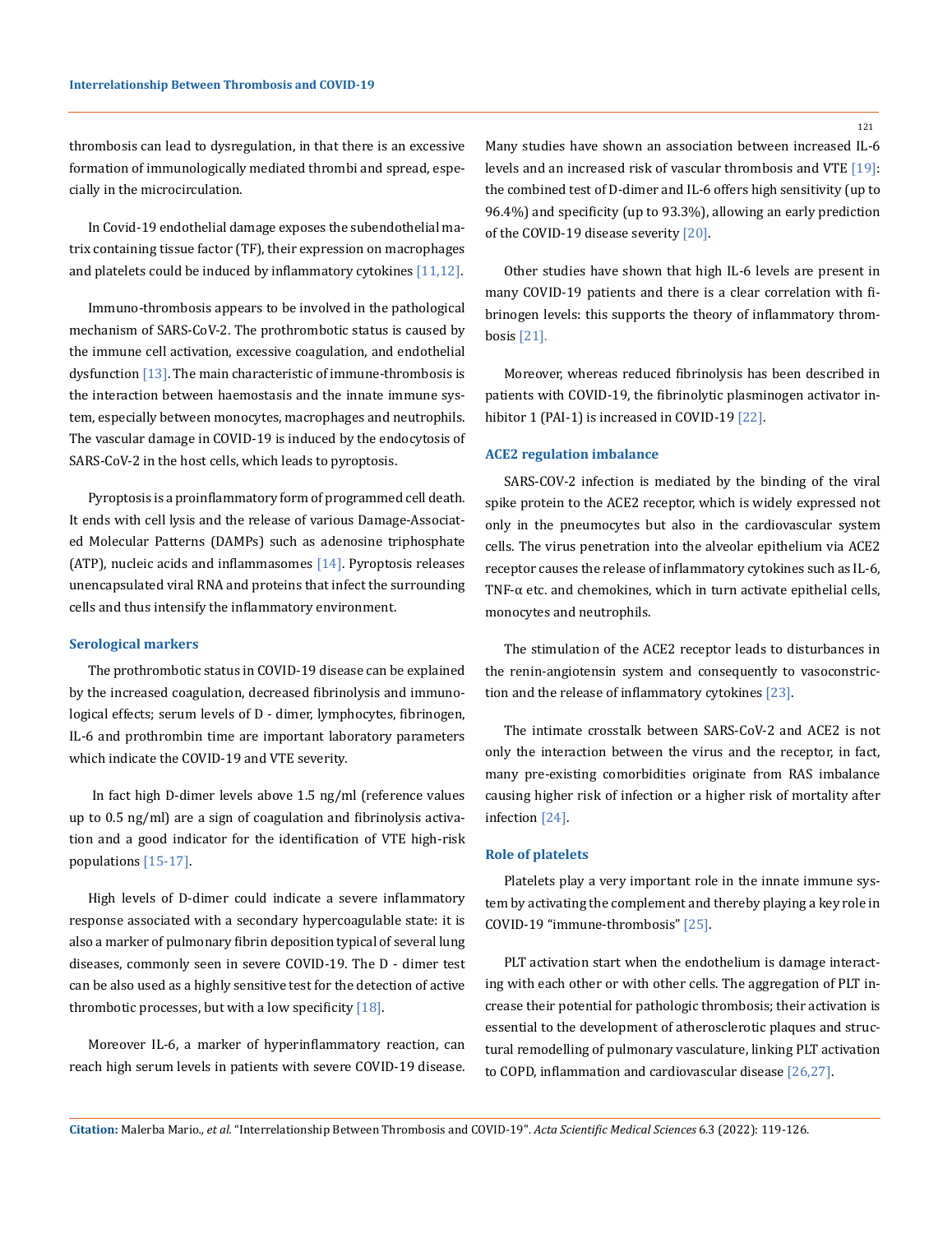The mechanism of platelet activation may include different and multiple pathways, which appear more complex in the case of Covid-19, where the virus could bind to the cells using several entry mechanisms such as TLRs and/or ACE2-AngII axis [28].

The activated endothelial cells express several proteins such as P-selectin and adhesion molecules, which cause the recruitment of platelets and leukocytes. Activated platelets release several bioactive molecules (e.g. adenosine diphosphate [ADP], polyphosphates, coagulation factors) and immunological mediators (e.g. complement factors), which contributes to activate the immune system through positive feedback [25].

Platelet activation markers such as P‑selectin, are increased in patients with COVID-19. P-selectin can lead to a procoagulant phenotype by inducing tissue factor (TF) expression in monocytes. The glycoprotein Von Willebrand factor (VWF) is formed by activated endothelial cells, platelets or the sub endothelial cells and mediates the adhesion and aggregation of platelets. In patients affected by COVID-19, VWF is significantly increased and can indicate a tendency to thrombosis [25,29].

### **Hypoxia**

It has been studied that Hypoxia itself could be a prothrombotic factor in patient with SARS-CoV-2 infection. Hypoxia induces the production of HIF-1α (hypoxia inducible transcription factor) which promotes the endothelial secretion of PAI 1 (plasminogen activator inhibitor) and macrophages. Furthermore hypoxia causes a release of cytokines such as TNF- $\alpha$  and IL-6 [30], critical inflammatory cytokines with protrombotic effects. Positive correlations exisist between IL-6 and D-Dimer, especially during exacerbation of their disease [31].

### **Vasoconstriction**

Endothelial dysfunction is manifested by loss of endothelial cells characteristics like regulating vascular tonus which provokes a prothrombotic status. The down-regulation of the endothelial ACE2 receptor as a consequence of SARS-CoV-2 infection gives a pro-inflammatory, pro-coagulant and pro-apoptotic phenotype to endothelial cells [32].

# **Cytokines and chemokines**

Severe COVID-19 disease is characterized by increased activation of the innate immune system and inflammation which can cause an unrestrained release of cytokine resulting in a phenomenon known as the cytokine storm. This process has been observed in patient with COVID-19 and is related to a more severe disease [33]. Cytokines and chemokines like IL-6, interferon gamma (INF-γ), TNF  $\alpha$ , IL-2 and IL-8 are elevated in patients with COVID-19. Pro-inflammatory cytokines such as IL-2, IL-6 and can promote a prothrombotic status: INF-γ and IL-6 have a role in vascular thrombosis increasing platelets production and activity and impairing the endothelium; whereases IL-2 induces the release of plasminogen activator inhibitor (PAI-1), reducing fibrinolysis [34].

### **Complement**

The activation of the complement system is well documented in COVID-19 which is associated with the formation of the terminal membrane attack complex (MAC). MAC can activate platelets with subsequent endothelial damage and secretion of vWF [35].

The activation of the complement leads to an amplification of the prothrombotic phenotype in COVID-19 disease. In fact, C5a can stimulate the release of TF and PAI-1 expression and activate neutrophils, which are responsible for the increased release of IL-6 and IL-8 and the formation of neutrophil extracellular traps (NETs) [36].

## **Neutrophil extracellular traps**

Neutrophils are involved in the early response to pathogens and migrate in site of infection. An important defense mechanism is the so-called NETosis, which is a type of programmed cell death where the nuclei of neutrophils lose their shape and the nucleus breaks down [37]. NETs are structures of DNA, histones and neutrophil antimicrobial proteins that binds and kill pathogens, therefore excessive production of NETs can facilitate microthrombosis by creating a scaffold for platelets aggregation [38]. It has been studied that patients with severe COVID-19 have elevated levels of circulating histones and myeloperoxidase DNA (MPO-DNA) which are two specific markers of NETs [39].

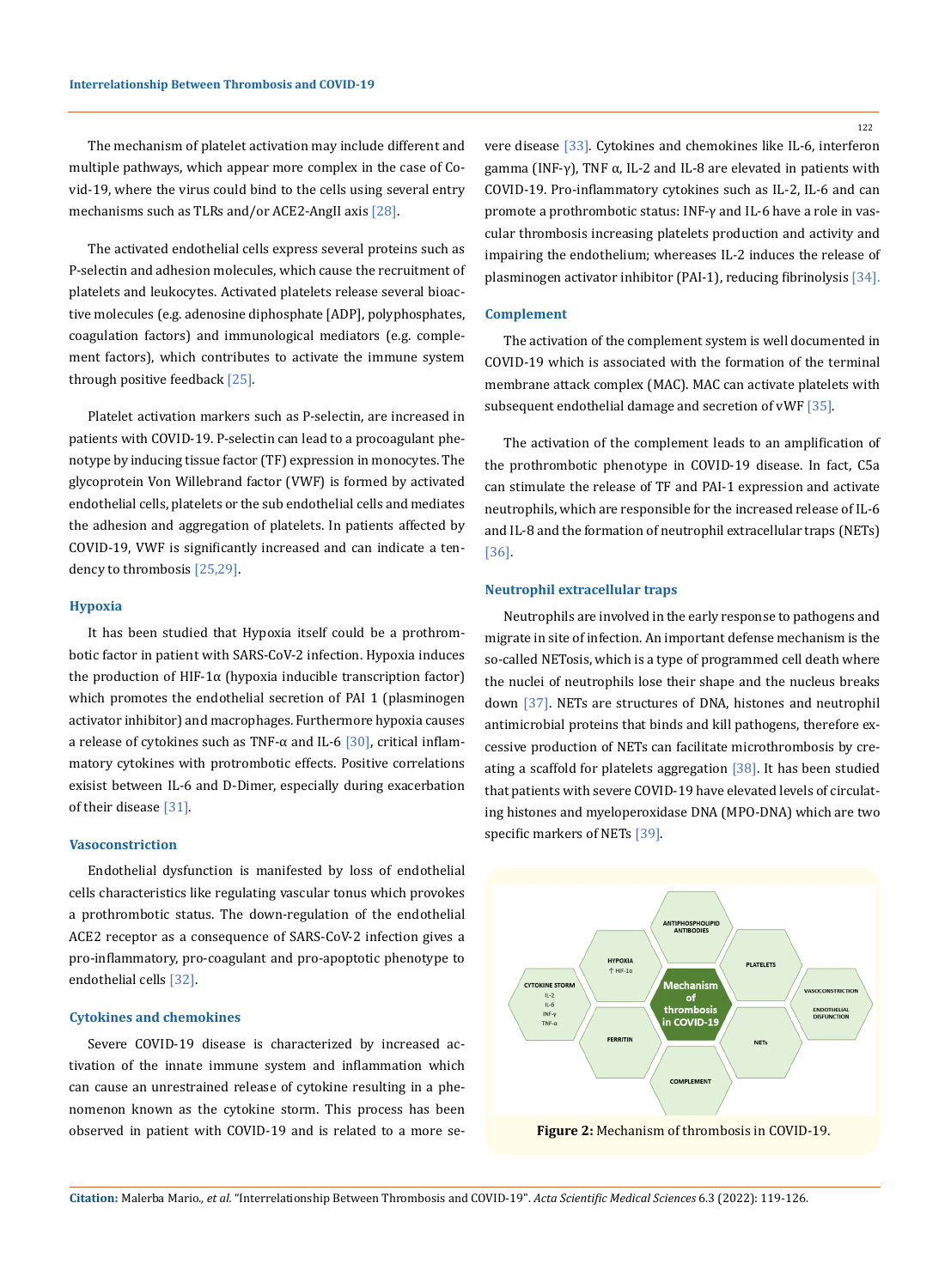## **Additional thrombotic mechanisms**

Elevated ferritin levels in COVID-19 reflect cell damage and can contribute to inflammation  $[40]$ . High ferritin levels can trigger cell death because of its harmful effects on mitochondria which lead to the release of reactive oxygen radicals  $[41]$ . Mitochondrial dysfunction of the platelets can contribute to inflammation and prothrombotic status.

Elevated antiphospholipid antibodies (APA) have been described in COVID-19 [42]. APAs can induce thrombocytopenia and a prolonged activated partial thromboplastin time (aPTT)  $[43]$ , although their role in inducing COVID-19 associated VTE is currently not entirely clear.

Obesity is associated with a state of prolonged subacute inflammation and is a risk factor for both COVID-19 and VTE  $[6]$ . The hypertrophy and the associated dysfunction of the adipocytes causes the release of IL-6, PAI-1 and TF that cause the Activate the coagulation system. The obese people are predisposed to a pro-inflammatory state, through the increase of inflammatory cytokines such as IL-6 and TNF-α. In consideration of this, obese people with COVID-19 disease were more prone to intensive care than others.

In obese people, with the increased production of leptin, which is a pro-inflammatory adipokine, and the decreased production of adiponectin, anti-inflammatory adipokine, platelet aggregation is promoted. This dysregulation could explain the contribution to complications in SARS-CoV-2 patients [8,9].

#### **Therapy and prophylaxis of COVID-19-VTE**

A number of substances are used for the therapy of COVID-19-VTE - such as unfractionated heparin, low molecular weight heparin (LMWH), direct oral anticoagulants (DOAK), aggregation inhibitors, factor XII inhibitors, thrombolytic agents, Nafamostat, anti-complement and anti-NET drugs as well as IL-1 receptor antagonist. Several randomized controlled trials (RCTs) are currently underway examining various therapies, combinations and prophylaxis regimens.

Interim results from multiplatform RCTs on VTE prophylaxis show that in moderate COVID-19 disease (hospitalized, not intensive), therapeutic doses of LMWH appear to be better than prophylactic doses - with positive effects on morbidity and mortality and less than 2% severe bleeding  $[44]$ . In patients at low or intermedi123

ate risk of thrombotic phenomena, treated with prophylactic doses of LMWH has been noticed concomitant reduction of development severe ARDS and venous thromboembolism, that may reduce the need for mechanical ventilation and consequentially the lower cardiovascular death [45].

In severe COVID-19 (intensive care patients), therapeutic doses of heparin did not improve the course, and they seem to be inferior to prophylactic doses. The first strong real-world evidence comes from the USA, from an observational cohort study that examined previous prophylactic anticoagulation versus no anticoagulation in hospitalized COVID-19 patients (not intensive). Immediate treatment with prophylactic heparin was associated with a 34% reduction in relative 30-day mortality risk and an absolute risk reduction of 4.4%. There was no increased risk of bleeding under prophylactic anticoagulation [46].

All guidelines of the medical societies currently recommend VTE prophylaxis, preferably with LMWH, for every inpatient COVID-19 patient. The guidelines do not recommend VTE prophylaxis for COVID-19 outpatients. For inpatients who have been discharged, some guidelines recommend prophylactic anticoagulation for 1-2 weeks if there are additional risk factors [47].

As soon as the data from the RCTs are available, the therapy and prophylaxis recommendations will certainly be adapted and reissued.

# **Possible mechanism of thrombocytopenia after COVID-19 vaccination**

In rare case some patients develop a syndrome of vaccineinduced immune thrombotic thrombocytopenia (VITT) after CO-VID-19 vaccination, especially with ChAdOx1 nCoV-19 vaccine. At present, the main hypothesis is that some anti-covid vaccines can promote the synthesis of antibodies against PF4 that provoke platelets' massive activation, inducing immune thrombotic thrombocytopenia [48]. Anti-PF4 antibodies were detected in patients with VITT, in fact current guidelines recommends PF4-heparin ELISA blood test as the first to perform when VITT is clinically suspected [49]. Clot's risk is estimated to be higher in young people (20-29 years old) at 1.1: 100.000, while in general population is around 1:250.000 [50].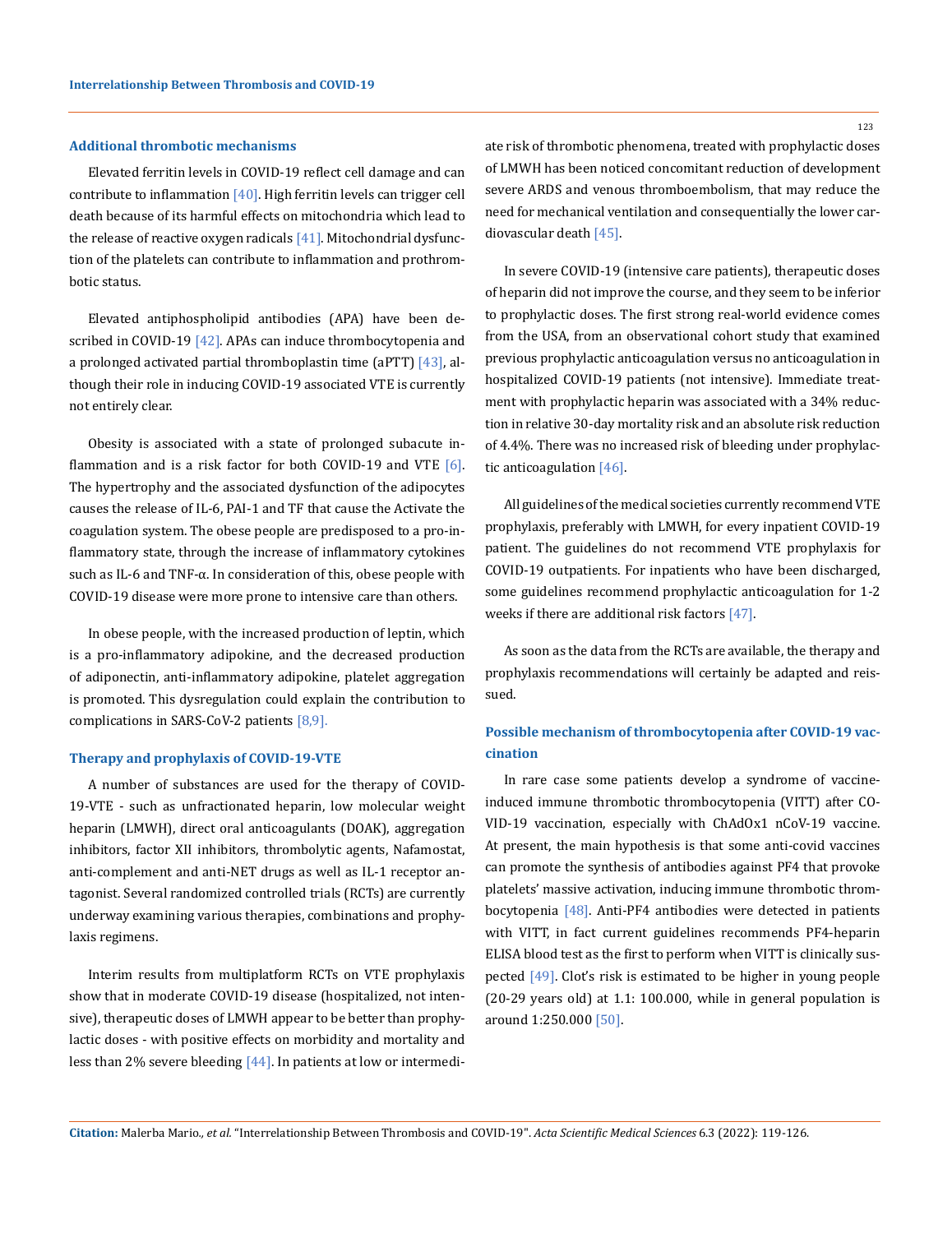## **Conclusion**

COVID-19 is a systemic disease characterized by dysregulation of the immune system and a hypercoagulable status. This status is a consequence of the direct virus-induced endothelial damage, leukocyte and cytokine-mediated activation of the platelets, release of TF and NETosis, intensified by activation of the complement system. The strong activation of the immune system by the SARS-CoV-2 infection leads to a non-regulatable thrombosis, which can present itself with many microthrombi in the micro-vascularization, VTE and arterial events.

## **Bibliography**

- 1. [WHO. "WHO COVID-19 dashboard". \(2020\).](https://covid19.who.int/)
- 2. Harapan Harapan., *et al*[. "Coronavirus disease 2019 \(CO-](https://pubmed.ncbi.nlm.nih.gov/32340833/)VID-19): A literature review". *[Journal of Infection and Public](https://pubmed.ncbi.nlm.nih.gov/32340833/)  Health* [13.5 \(2020\): 667-673.](https://pubmed.ncbi.nlm.nih.gov/32340833/)
- 3. Varga Zsuzsanna., *et al*[. "Endothelial cell infection and endo](https://www.thelancet.com/journals/lancet/article/PIIS0140-6736(20)30937-5/fulltext)theliitis in COVID-19". *[Lancet \(London, England\)](https://www.thelancet.com/journals/lancet/article/PIIS0140-6736(20)30937-5/fulltext)* 395.10234 [\(2020\): 1417-1418.](https://www.thelancet.com/journals/lancet/article/PIIS0140-6736(20)30937-5/fulltext)
- 4. Ren Bin., *et al*[. "Extremely High Incidence of Lower Extrem](https://www.ahajournals.org/doi/10.1161/CIRCULATIONAHA.120.047407)[ity Deep Venous Thrombosis in 48 Patients With Severe CO-](https://www.ahajournals.org/doi/10.1161/CIRCULATIONAHA.120.047407)VID-19 in Wuhan". *Circulation* [142.2 \(2020\): 181-183.](https://www.ahajournals.org/doi/10.1161/CIRCULATIONAHA.120.047407)
- 5. Kass David A., *et al*[. "Obesity could shift severe COVID-19 dis](https://www.thelancet.com/journals/lancet/article/PIIS0140-6736(20)31024-2/fulltext)ease to younger ages". *[Lancet \(London, England\)](https://www.thelancet.com/journals/lancet/article/PIIS0140-6736(20)31024-2/fulltext)* 395.10236 [\(2020\): 1544-1545.](https://www.thelancet.com/journals/lancet/article/PIIS0140-6736(20)31024-2/fulltext)
- 6. Caci Grazia., *et al*[. "COVID-19 and Obesity: Dangerous Liai](https://www.mdpi.com/2077-0383/9/8/2511)sons". *[Journal of Clinical Medicine](https://www.mdpi.com/2077-0383/9/8/2511)* 9.8 2511 (2020).
- 7. Sanchis-Gomar Fabian., *et al*[. "Obesity and Outcomes in CO-](https://pubmed.ncbi.nlm.nih.gov/32622449/)[VID-19: When an Epidemic and Pandemic Collide".](https://pubmed.ncbi.nlm.nih.gov/32622449/) *Mayo Clinic Proceedings* [95.7 \(2020\): 1445-1453.](https://pubmed.ncbi.nlm.nih.gov/32622449/)
- 8. [Lafontan Max. "Fat cells: afferent and efferent messages define](https://www.annualreviews.org/doi/abs/10.1146/annurev.pharmtox.45.120403.095843)  [new approaches to treat obesity".](https://www.annualreviews.org/doi/abs/10.1146/annurev.pharmtox.45.120403.095843) *Annual Review of Pharma[cology and Toxicology](https://www.annualreviews.org/doi/abs/10.1146/annurev.pharmtox.45.120403.095843)* 45 (2005): 119-146.
- 9. Fontana Luigi., *et al*[. "Visceral fat adipokine secretion is associ](https://pubmed.ncbi.nlm.nih.gov/17287468/)[ated with systemic inflammation in obese humans".](https://pubmed.ncbi.nlm.nih.gov/17287468/) *Diabetes* [56.4 \(2007\): 1010-1013.](https://pubmed.ncbi.nlm.nih.gov/17287468/)
- 10. Tang Ning., *et al*[. "Abnormal coagulation parameters are asso](https://onlinelibrary.wiley.com/doi/10.1111/jth.14768)[ciated with poor prognosis in patients with novel coronavirus](https://onlinelibrary.wiley.com/doi/10.1111/jth.14768)  pneumonia". *[Journal of Thrombosis And Haemostasis : JTH](https://onlinelibrary.wiley.com/doi/10.1111/jth.14768)* 18.4 [\(2020\): 844-847.](https://onlinelibrary.wiley.com/doi/10.1111/jth.14768)
- 11. Ackermann Maximilian., *et al*[. "Pulmonary Vascular Endothe](https://www.nejm.org/doi/full/10.1056/nejmoa2015432)[lialitis, Thrombosis, and Angiogenesis in Covid-19".](https://www.nejm.org/doi/full/10.1056/nejmoa2015432) *The New [England Journal of Medicine](https://www.nejm.org/doi/full/10.1056/nejmoa2015432)* 383.2 (2020): 120-128.
- 12. Bautista-Vargas Mario., *et al*[. "Potential role for tissue factor in](https://pubmed.ncbi.nlm.nih.gov/32519164/)  [the pathogenesis of hypercoagulability associated with in CO-](https://pubmed.ncbi.nlm.nih.gov/32519164/)VID-19". *[Journal of Thrombosis and Thrombolysis](https://pubmed.ncbi.nlm.nih.gov/32519164/)* 50.3 (2020): [479-483.](https://pubmed.ncbi.nlm.nih.gov/32519164/)
- 13. Wright Franklin L., *et al*[. "Fibrinolysis Shutdown Correlation](https://pubmed.ncbi.nlm.nih.gov/32422349/)  [with Thromboembolic Events in Severe COVID-19 Infec](https://pubmed.ncbi.nlm.nih.gov/32422349/)tion". *[Journal of the American College of Surgeons](https://pubmed.ncbi.nlm.nih.gov/32422349/)* 231.2 (2020): [193-203.e1.](https://pubmed.ncbi.nlm.nih.gov/32422349/)
- 14. Tay Matthew Zirui., *et al*[. "The trinity of COVID-19: immunity,](https://www.nature.com/articles/s41577-020-0311-8)  inflammation and intervention". *[Nature Reviews. Immunology](https://www.nature.com/articles/s41577-020-0311-8)* [20.6 \(2020\): 363-374.](https://www.nature.com/articles/s41577-020-0311-8)
- 15. [Miesbach Wolfgang and Michael Makris.](https://pubmed.ncbi.nlm.nih.gov/32677459/) "COVID-19: Coagu[lopathy, Risk of Thrombosis, and the Rationale for Anticoagu](https://pubmed.ncbi.nlm.nih.gov/32677459/)lation". *[Clinical and Applied Thrombosis/Hemostasis : Official](https://pubmed.ncbi.nlm.nih.gov/32677459/)  [Journal of the International Academy of Clinical and Applied](https://pubmed.ncbi.nlm.nih.gov/32677459/)  Thrombosis/Hemostasis* [26 \(2020\): 1076029620938149.](https://pubmed.ncbi.nlm.nih.gov/32677459/)
- 16. Huang Wei., *et al*[. "Lymphocyte Subset Counts in COVID-19](https://onlinelibrary.wiley.com/doi/full/10.1002/cyto.a.24172)  Patients: A Meta-Analysis". *[Cytometry. Part A: The Journal of](https://onlinelibrary.wiley.com/doi/full/10.1002/cyto.a.24172)  [the International Society for Analytical Cytology](https://onlinelibrary.wiley.com/doi/full/10.1002/cyto.a.24172)* 97.8 (2020): [772-776.](https://onlinelibrary.wiley.com/doi/full/10.1002/cyto.a.24172)
- 17. Terpos Evangelos., *et al*[. "Hematological findings and compli](https://pubmed.ncbi.nlm.nih.gov/32282949/)cations of COVID-19". *[American Journal of Hematology](https://pubmed.ncbi.nlm.nih.gov/32282949/)* 95.7 [\(2020\): 834-847.](https://pubmed.ncbi.nlm.nih.gov/32282949/)
- 18. Weitz Jeffrey I., *et al*[. "A Test in Context: D-Dimer".](https://pubmed.ncbi.nlm.nih.gov/29096812/) *Journal of [the American College of Cardiology](https://pubmed.ncbi.nlm.nih.gov/29096812/)* 70.19 (2017): 2411-2420.
- 19. [Eljilany Islam and Abdel-Naser Elzouki. "D-Dimer, Fibrinogen,](https://pubmed.ncbi.nlm.nih.gov/33223833/)  [and IL-6 in COVID-19 Patients with Suspected Venous Throm](https://pubmed.ncbi.nlm.nih.gov/33223833/)[boembolism: A Narrative Review".](https://pubmed.ncbi.nlm.nih.gov/33223833/) *Vascular Health and Risk Management* [16 \(2020\): 455-462.](https://pubmed.ncbi.nlm.nih.gov/33223833/)
- 20. Gao Yong., *et al*[. "Diagnostic utility of clinical laboratory data](https://pubmed.ncbi.nlm.nih.gov/32181911/)  [determinations for patients with the severe COVID-19".](https://pubmed.ncbi.nlm.nih.gov/32181911/) *Jour[nal of Medical Virology](https://pubmed.ncbi.nlm.nih.gov/32181911/)* 92.7 (2020): 791-796.
- 21. Görlinger Klaus., *et al*[. "COVID-19-Associated Coagulopathy](https://pubmed.ncbi.nlm.nih.gov/33079850/)  [and Inflammatory Response: What Do We Know Already and](https://pubmed.ncbi.nlm.nih.gov/33079850/)  [What Are the Knowledge Gaps?".](https://pubmed.ncbi.nlm.nih.gov/33079850/) *Anesthesia and Analgesia* [131.5 \(2020\): 1324-1333.](https://pubmed.ncbi.nlm.nih.gov/33079850/)
- 22. Whyte Claire S., *et al*[. "Fibrinolytic abnormalities in acute re](https://pubmed.ncbi.nlm.nih.gov/32329246/)[spiratory distress syndrome \(ARDS\) and versatility of throm](https://pubmed.ncbi.nlm.nih.gov/32329246/)[bolytic drugs to treat COVID-19".](https://pubmed.ncbi.nlm.nih.gov/32329246/) *Journal of Thrombosis and Haemostasis: JTH* [18.7 \(2020\): 1548-1555.](https://pubmed.ncbi.nlm.nih.gov/32329246/)

**Citation:** Malerba Mario*., et al.* "Interrelationship Between Thrombosis and COVID-19". *Acta Scientific Medical Sciences* 6.3 (2022): 119-126.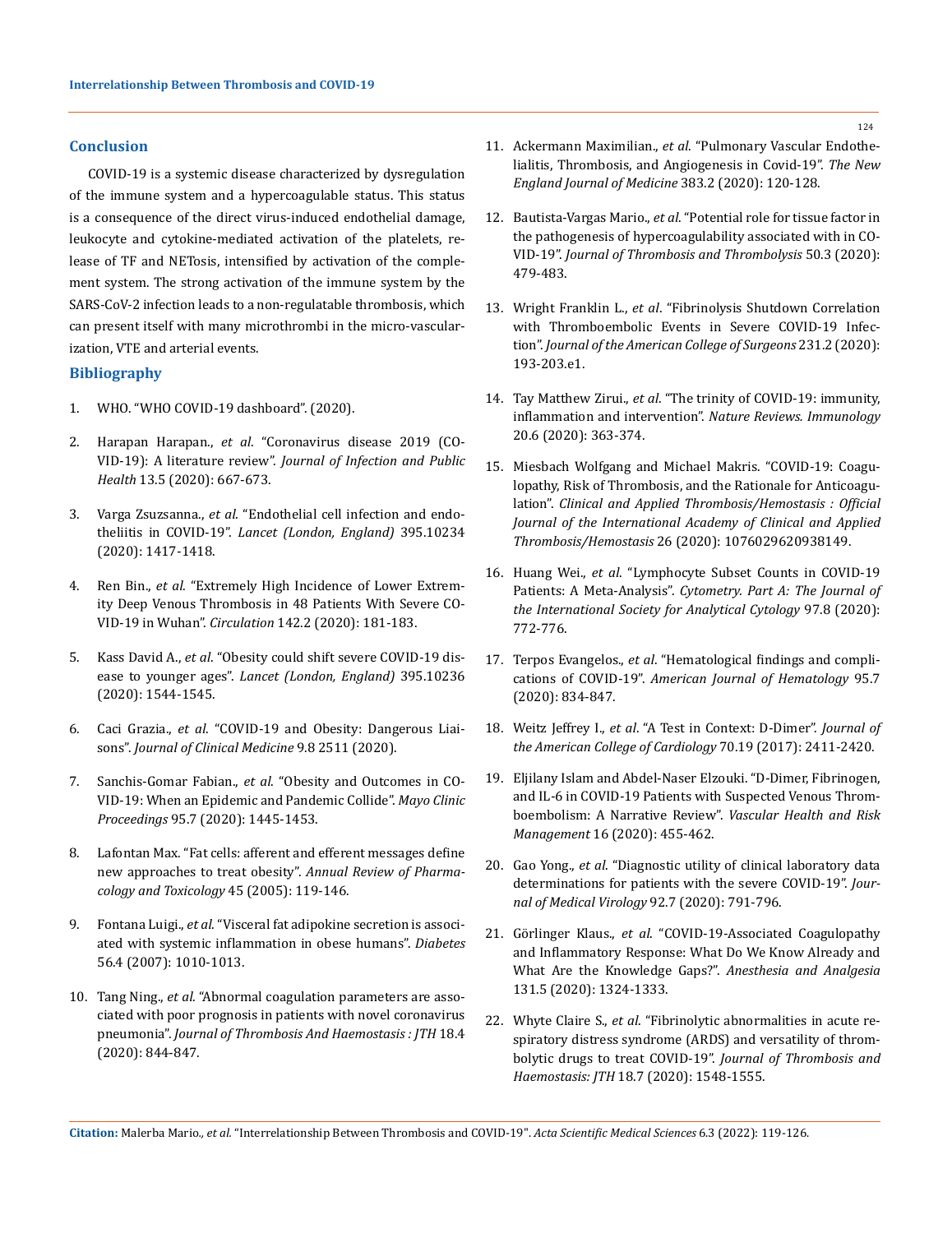- 23. Scialo Filippo., *et al*[. "ACE2: The Major Cell Entry Receptor for](https://pubmed.ncbi.nlm.nih.gov/33170317/)  SARS-CoV-2". *Lung* [198.6 \(2020\): 867-877.](https://pubmed.ncbi.nlm.nih.gov/33170317/)
- 24. Aleksova Aneta., *et al*[. "Effects of SARS-CoV-2 on Cardiovascu](https://www.mdpi.com/1422-0067/22/9/4526)[lar System: The Dual Role of Angiotensin-Converting Enzyme](https://www.mdpi.com/1422-0067/22/9/4526)  [2 \(ACE2\) as the Virus Receptor and Homeostasis Regulator-](https://www.mdpi.com/1422-0067/22/9/4526)Review". *[International Journal of Molecular Sciences](https://www.mdpi.com/1422-0067/22/9/4526)* 22.9 [\(2021\): 4526.](https://www.mdpi.com/1422-0067/22/9/4526)
- 25. [Wool Geoffrey D and Jonathan L Miller. "The Impact of CO](https://www.karger.com/Article/FullText/512007)-[VID-19 Disease on Platelets and Coagulation".](https://www.karger.com/Article/FullText/512007) *Pathobiology: [Journal of Immunopathology, Molecular and Cellular Biology](https://www.karger.com/Article/FullText/512007)* [88.1 \(2021\): 15-27.](https://www.karger.com/Article/FullText/512007)
- 26. Malerba Mario., *et al*[. "Platelet activation as a novel mechanism](https://www.tandfonline.com/doi/abs/10.1586/17474086.2013.814835?journalCode=ierr20)  [of atherothrombotic risk in chronic obstructive pulmonary](https://www.tandfonline.com/doi/abs/10.1586/17474086.2013.814835?journalCode=ierr20)  disease". *[Expert Review of Hematology](https://www.tandfonline.com/doi/abs/10.1586/17474086.2013.814835?journalCode=ierr20)* 6.4 (2013): 475-483.
- 27. Malerba Mario., *et al*[. "The potential role of endothelial dys](https://www.tandfonline.com/doi/abs/10.1080/17474086.2017.1353416?journalCode=ierr20)[function and platelet activation in the development of throm](https://www.tandfonline.com/doi/abs/10.1080/17474086.2017.1353416?journalCode=ierr20)botic risk in COPD patients". *[Expert Review of Hematology](https://www.tandfonline.com/doi/abs/10.1080/17474086.2017.1353416?journalCode=ierr20)* 10.9 [\(2017\): 821-832.](https://www.tandfonline.com/doi/abs/10.1080/17474086.2017.1353416?journalCode=ierr20)
- 28. Violi Francesco., *et al*[. "Thrombosis in Covid-19 and non-Cov](https://pubmed.ncbi.nlm.nih.gov/34097572/)[id-19 pneumonia: role of platelets".](https://pubmed.ncbi.nlm.nih.gov/34097572/) *Platelet* (2021): 1-9.
- 29. Polosa Riccardo., *et al*[. "Effect of acute exacerbations on circu](https://pubmed.ncbi.nlm.nih.gov/21660493/)[lating endothelial, clotting and fibrinolytic markers in COPD](https://pubmed.ncbi.nlm.nih.gov/21660493/)  patients". *[Internal and Emergency Medicine](https://pubmed.ncbi.nlm.nih.gov/21660493/)* 8.7 (2013): 567- [574.](https://pubmed.ncbi.nlm.nih.gov/21660493/)
- 30. Gupta Neha., *et al*[. "The stimulation of thrombosis by hypox](https://pubmed.ncbi.nlm.nih.gov/31376606/)ia". *[Thrombosis research](https://pubmed.ncbi.nlm.nih.gov/31376606/)* 181 (2019): 77-83.
- 31. Leyfman Yan., *et al*[. "Potential Immunotherapeutic Targets for](https://pubmed.ncbi.nlm.nih.gov/32649367/)  [Hypoxia Due to COVI-Flu".](https://pubmed.ncbi.nlm.nih.gov/32649367/) *Shock (Augusta, Ga.)* 54.4 (2020): [438-450.](https://pubmed.ncbi.nlm.nih.gov/32649367/)
- 32. Iba Toshiaki., *et al*[. "The coagulopathy, endotheliopathy, and](https://link.springer.com/article/10.1007/s00011-020-01401-6)  vasculitis of COVID-19". *[Inflammation Research : Official Jour](https://link.springer.com/article/10.1007/s00011-020-01401-6)[nal of the European Histamine Research Society ... \[et al.\]](https://link.springer.com/article/10.1007/s00011-020-01401-6)* 69.12 [\(2020\): 1181-1189.](https://link.springer.com/article/10.1007/s00011-020-01401-6)
- 33. Ruan Qiurong., *et al*[. "Clinical predictors of mortality due to](https://pubmed.ncbi.nlm.nih.gov/32125452/)  [COVID-19 based on an analysis of data of 150 patients from](https://pubmed.ncbi.nlm.nih.gov/32125452/)  Wuhan, China". *[Intensive Care Medicine](https://pubmed.ncbi.nlm.nih.gov/32125452/)* 46.5 (2020): 846-848.
- 34. Du Fenghe., *et al*[. "COVID-19: the role of excessive cytokine](https://link.springer.com/article/10.1007/s11239-020-02224-2)  [release and potential ACE2 down-regulation in promoting hy](https://link.springer.com/article/10.1007/s11239-020-02224-2)[percoagulable state associated with severe illness".](https://link.springer.com/article/10.1007/s11239-020-02224-2) *Journal of [Thrombosis and Thrombolysis](https://link.springer.com/article/10.1007/s11239-020-02224-2)* 51.2 (2021): 313-329.
- 35. Wiedmer T., *et al*[. "Complement proteins C5b-9 stimulate pro](https://pubmed.ncbi.nlm.nih.gov/3092889/)[coagulant activity through platelet prothrombinase".](https://pubmed.ncbi.nlm.nih.gov/3092889/) *Blood* [68.4 \(1986\): 875-880.](https://pubmed.ncbi.nlm.nih.gov/3092889/)
- 36. Java Anuja., *et al*[. "The complement system in COVID-19: friend](https://insight.jci.org/articles/view/140711)  and foe?". *JCI Insight* [5.15 \(2020\): e140711.](https://insight.jci.org/articles/view/140711)
- 37. Fuchs Tobias A., *et al*[. "Novel cell death program leads to neu](https://pubmed.ncbi.nlm.nih.gov/17210947/)trophil extracellular traps". *[The Journal of Cell Biology](https://pubmed.ncbi.nlm.nih.gov/17210947/)* 176.2 [\(2007\): 231-241.](https://pubmed.ncbi.nlm.nih.gov/17210947/)
- 38. Fuchs Tobias A., *et al*[. "Neutrophil extracellular trap \(NET\)](https://www.ahajournals.org/doi/10.1161/atvbaha.111.242859)  impact on deep vein thrombosis". *[Arteriosclerosis, Thrombosis,](https://www.ahajournals.org/doi/10.1161/atvbaha.111.242859)  [and Vascular Biology](https://www.ahajournals.org/doi/10.1161/atvbaha.111.242859)* 32.8 (2012): 1777-1783.
- 39. Zuo Yu., *et al*[. "Neutrophil extracellular traps in COVID-19".](https://pubmed.ncbi.nlm.nih.gov/32329756/) *JCI Insight* [5.11 \(2020\): e138999.](https://pubmed.ncbi.nlm.nih.gov/32329756/)
- 40. Sonnweber Thomas., *et al*[. "Persisting alterations of iron ho](https://respiratory-research.biomedcentral.com/articles/10.1186/s12931-020-01546-2)[meostasis in COVID-19 are associated with non-resolving lung](https://respiratory-research.biomedcentral.com/articles/10.1186/s12931-020-01546-2)  [pathologies and poor patients' performance: a prospective ob](https://respiratory-research.biomedcentral.com/articles/10.1186/s12931-020-01546-2)[servational cohort study".](https://respiratory-research.biomedcentral.com/articles/10.1186/s12931-020-01546-2) *Respiratory Research* 21.1 (2020): [276.](https://respiratory-research.biomedcentral.com/articles/10.1186/s12931-020-01546-2)
- 41. Levi Sonia., *et al*[. "Mitochondrial Ferritin: Its Role in Physi](https://pubmed.ncbi.nlm.nih.gov/34440737/)[ological and Pathological Conditions".](https://pubmed.ncbi.nlm.nih.gov/34440737/) *Cells* 10.8 (2021): 1969.
- 42. Zhang Yan., *et al*[. "Coagulopathy and Antiphospholipid Anti](https://www.nejm.org/doi/full/10.1056/nejmc2007575)bodies in Patients with Covid-19". *[The New England Journal of](https://www.nejm.org/doi/full/10.1056/nejmc2007575)  Medicine* [382.17 \(2020\): e38.](https://www.nejm.org/doi/full/10.1056/nejmc2007575)
- 43. Goswami Julie., *et al*[. "A Review of Pathophysiology, Clinical](https://pubmed.ncbi.nlm.nih.gov/33378321/)  [Features, and Management Options of COVID-19 Associated](https://pubmed.ncbi.nlm.nih.gov/33378321/)  Coagulopathy". *[Shock \(Augusta, Ga.\)](https://pubmed.ncbi.nlm.nih.gov/33378321/)* 55.6 (2021): 700-716.
- 44. Stasi Cristina., *et al*[. "Treatment for COVID-19: An over](https://pubmed.ncbi.nlm.nih.gov/33053381/)view". *[European Journal of Pharmacology](https://pubmed.ncbi.nlm.nih.gov/33053381/)* 889 (2020): 173644.
- 45. Mennuni Marco G., *et al*[. "Clinical outcome with different dos](https://pubmed.ncbi.nlm.nih.gov/33649979/)[es of low-molecular-weight heparin in patients hospitalized](https://pubmed.ncbi.nlm.nih.gov/33649979/)  for COVID-19". *[Journal of Thrombosis and Thrombolysis](https://pubmed.ncbi.nlm.nih.gov/33649979/)* 52.3 [\(2021\): 782-790.](https://pubmed.ncbi.nlm.nih.gov/33649979/)
- 46. Rentsch Christopher T., *et al*[. "Early initiation of prophylactic](https://www.bmj.com/content/372/bmj.n311)  [anticoagulation for prevention of coronavirus disease 2019](https://www.bmj.com/content/372/bmj.n311)  [mortality in patients admitted to hospital in the United States:](https://www.bmj.com/content/372/bmj.n311)  cohort study". *[BMJ \(Clinical Research Ed.\)](https://www.bmj.com/content/372/bmj.n311)* (2021): 372.
- 47. Hasan Syed Shahzad., *et al*[. "Venous thromboembolism in](https://pubmed.ncbi.nlm.nih.gov/32748122/)  [critically ill COVID-19 patients receiving prophylactic or](https://pubmed.ncbi.nlm.nih.gov/32748122/)  [therapeutic anticoagulation: a systematic review and meta](https://pubmed.ncbi.nlm.nih.gov/32748122/)analysis". *[Journal of Thrombosis and Thrombolysis](https://pubmed.ncbi.nlm.nih.gov/32748122/)* 50.4 (2020): [814-821.](https://pubmed.ncbi.nlm.nih.gov/32748122/)
- 48. [Aleem Abdul and Ahmed J Nadeem. "Coronavirus \(COVID-19\)](https://www.ncbi.nlm.nih.gov/books/NBK570605/)  [Vaccine-Induced Immune Thrombotic Thrombocytopenia](https://www.ncbi.nlm.nih.gov/books/NBK570605/)  (VITT)". *StatPearls*[, StatPearls Publishing, 18 July \(2021\).](https://www.ncbi.nlm.nih.gov/books/NBK570605/)

**Citation:** Malerba Mario*., et al.* "Interrelationship Between Thrombosis and COVID-19". *Acta Scientific Medical Sciences* 6.3 (2022): 119-126.